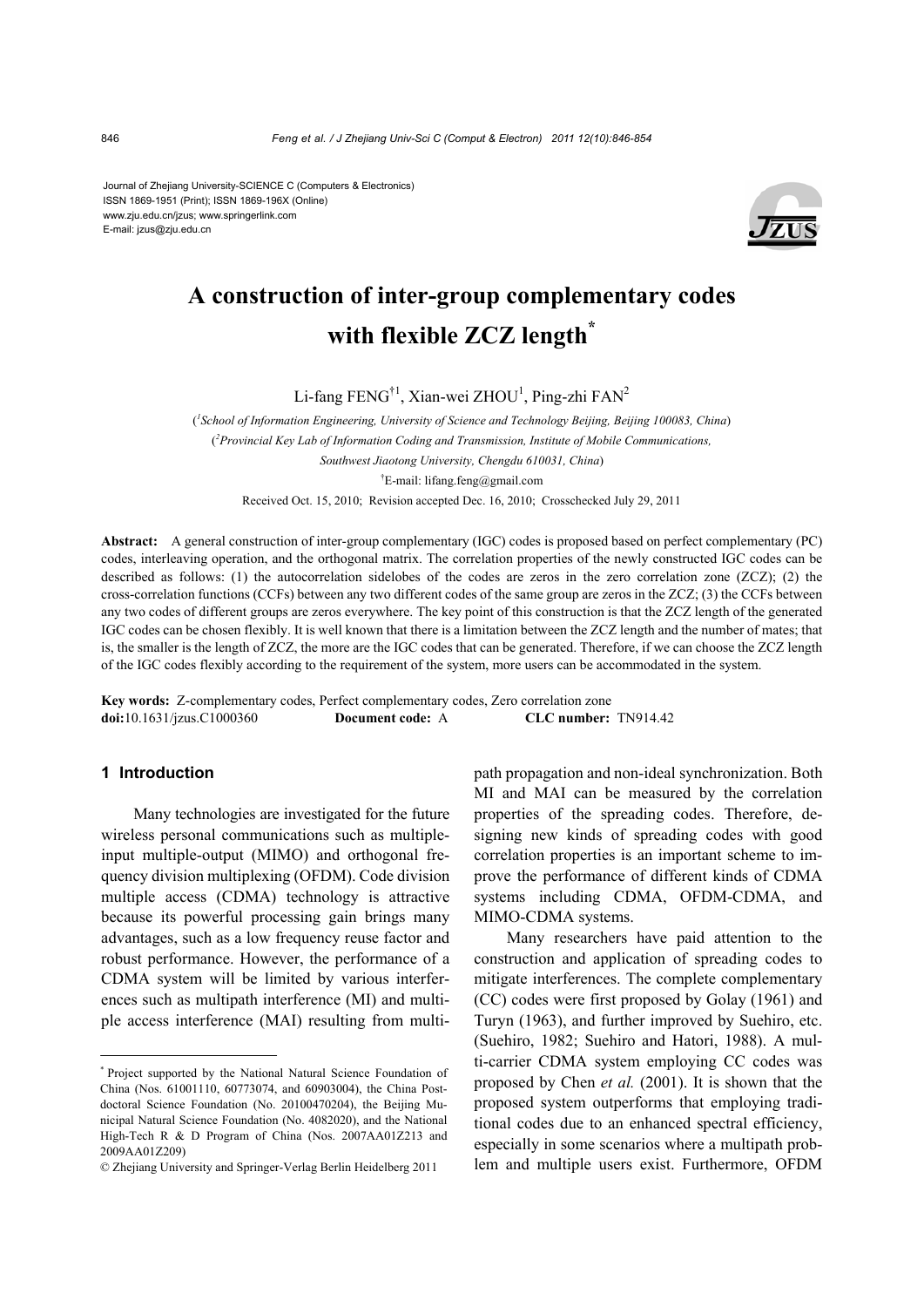technology can be applied to simplify the hardware in a CDMA system employing CC codes. Unfortunately, the set size of the CC codes is limited severely to *L*, which is the length of elementary code (Tseng and Bell, 2000).

A more general complementary code called perfect complementary (PC) code was proposed (Chen and Chiu, 2004; Chen *et al.*, 2006b) to accommodate more users because its set size is equal to the elementary codes' number instead of their length. However, the number of available PC codes is limited in practice because the elementary codes must be transmitted via independent sub-channels, which are limited by the system resources.

A generalized complementary code called Z-complementary code was proposed to accommodate more users by reducing the length of the zero correlation zone (ZCZ) (Fan *et al.*, 2007). In comparison with PC codes, Z-complementary codes have neither limitation on the length of elementary codes, nor limitation on the number of mates. The synchronization or quasi-synchronization is required, however, when Z-complementary codes are employed by multi-carrier CDMA systems.

Generalized pairwise complementary (GPC) code (Chen *et al.*, 2006a) was proposed based on CC codes, providing the following correlation properties: each code set is composed of two groups, and the CCFs between any two different codes of the same group have a ZCZ; the CCFs between any two codes of different groups are zeros everywhere. The number of elementary codes of a GPC code set limits the number of groups. Generalized pairwise Z-complementary (GPZ) code (Feng *et al.*, 2008) was proposed based on Z-complementary codes, providing the following correlation properties: the CCFs between any two codes have a ZCZ; due to the advantages of the Z-complementary code, GPZ code can accommodate more users in the system when the synchronization or quasi-synchronization is required.

An inter-group complementary (IGC) code (Li *et al.*, 2008) was proposed based on PC codes. The IGC code set can be separated into several groups. The CCFs between any two different codes of the same group have a ZCZ. The CCFs between any two codes of different groups are zeros everywhere. A code assignment algorithm was also proposed (Li *et al.*, 2008) to show that the CDMA systems employing the IGC codes (IGC-CDMA) outperform the traditional CDMA systems employing conventional codes. Moreover, the IGC code sets can work well not only in synchronous mode but also in asynchronous mode. However, the ZCZ length of IGC codes (Li *et al.*, 2008) is fixed to the length of the elementary codes of the original PC codes, which limits the number of IGC codes.

As far as the authors are aware, most of the constructions of ZCZ sequence sets and Z-complementary codes are based on perfect sequences and PC codes, which cannot provide flexible choice of the ZCZ length due to the scarce length of perfect sequences and PC codes. A shift sequence set is constructed to generate ZCZ sequences with flexible ZCZ length (Zhou *et al.*, 2008), which reduces the construction of ZCZ sequences to the construction of shift sequences.

In this paper, a construction of IGC codes is proposed based on PC codes, interleaving operation, and the orthogonal matrix. The newly generated IGC codes have the following correlation properties: the CCFs between any two different codes of the same group have a ZCZ; the CCFs between any two codes of different groups are zeros everywhere. The key point of this method is that the length of ZCZ can be chosen freely according to the requirement of the system, which means that more codes can be generated when a short ZCZ is required.

### **2 Preliminaries**

Let  $a=(a(0), a(1), \ldots, a(L-1))$  and  $b=(b(0),$  $b(1), \ldots, b(L-1)$  denote two codes of length *L* with  $a(i)=\pm 1$  and  $b(i)=\pm 1$  (0 $\le i \le L$ ), respectively. The periodic cross-correlation function (CCF) of *a* and *b* can be defined as

$$
\mathbf{R}_{a,b}(\tau) = \sum_{j=0}^{L-1} a(j)b(j+\tau), \ \ 0 \le \tau < L \,, \tag{1}
$$

where the addition is performed modulo *L*. When *a*=*b*, the above definition becomes a periodic autocorrelation function (ACF). A set of *P* binary codes  ${a_0, a_1, ..., a_{P-1}}$ , each having length *L*, is called a PC code set if

$$
\sum_{i=0}^{P-1} \mathbf{R}_{a_i, a_i}(\tau) = \begin{cases} LP, & \tau = 0, \\ 0, & 1 \le \tau < L. \end{cases}
$$
 (2)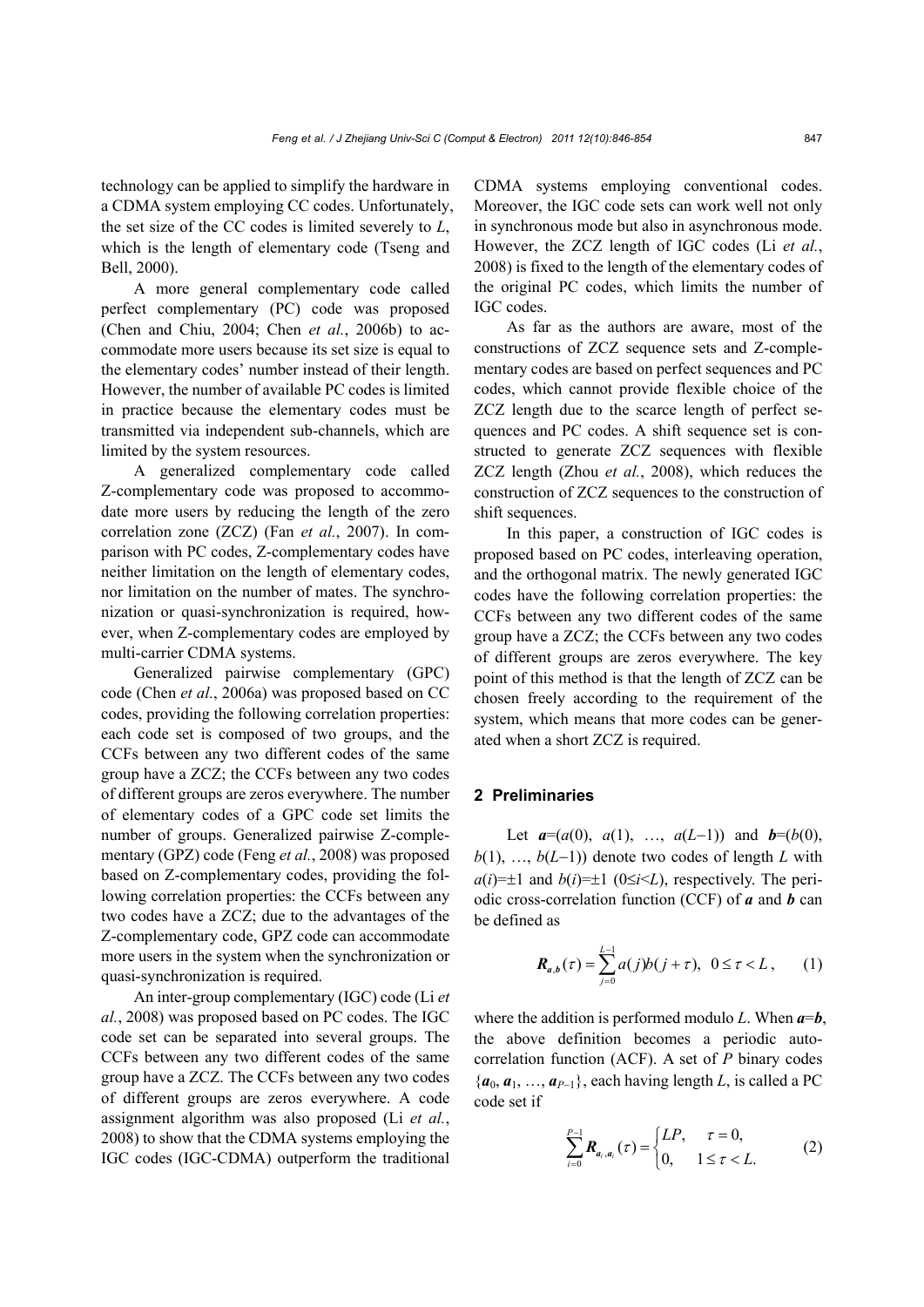Another set  ${\boldsymbol{b}_0, b_1, ..., b_{P-1}}$  is called a mate of the PC code set  $\{a_0, a_1, ..., a_{P-1}\}\$ if

$$
\sum_{i=0}^{P-1} \bm{R}_{a_i, b_i}(\tau) = 0, \qquad 0 \le \tau < L. \tag{3}
$$

 ${a_0, a_1, ..., a_{P-1}}$  and  ${b_0, b_1, ..., b_{P-1}}$  are also called co-mates.

#### **2.1 Definition of IGC codes**

Given an IGC code set  $I(K, P, N, W_{min})$  (Li *et al.*, 2008) where *K* denotes the number of codes, *P* denotes the number of the elementary code, *N* denotes the length of the elementary code, and  $W_{\text{min}}$  denotes the ZCZ length,  $K=PN/W_{min}$ . Those *K* codes can be divided into  $G = P$  code groups  $I^g$  ( $g=0, 1, ..., G-1$ ), each group having  $K/G=N/W_{\text{min}}$  codes. The code set  $I(K, P, N, W_{min})$  has the following properties:

$$
\mathbf{R}_{a,b}(\tau) = \sum_{i=0}^{P-1} \mathbf{R}_{a_i, b_i}(\tau)
$$
\n
$$
= \begin{cases}\nPN, & a = b, \tau = 0, \\
0, & a = b, \ 0 < |\tau| < W_{\min}, \\
0, & a \neq b, \ a, b \in I^g, \ |\tau| < W_{\min}, \\
0, & a \in I^g, b \in I^g, g \neq q, \ |\tau| < N, \\
\text{others, otherwise.} \n\end{cases}
$$
\n(4)

#### **2.2 Definition of shift sequences**

A set of shift sequences  $E = \{e_0, e_1, \ldots, e_i, \ldots, e_n\}$  $e_{M-1}$ }, where  $e_i = (e_{i,0}, e_{i,1}), e_{i,j}$  is over  $Z_i = \{0, 1, ...,$  $L-1$ ,  $i=0, 1, ..., M-1$ ,  $i=0, 1$ , be obtained as the following (Zhou *et al.*, 2008). Given two positive integers *L* and *Z* where 2<*Z*<*L*, we have two cases:

Case 1: *Z* is even. Let

$$
M = \lfloor (L-2)/Z \rfloor
$$

where  $x$  denotes the largest integer that is not larger than *x*. Then,  $e_i$  (0 $\leq i \leq M$ ) are obtained by

$$
e_{i} = (e_{i,0}, e_{i,1})
$$
\n
$$
= \begin{cases}\n\left(\frac{Z}{2}i, L - 1 - \frac{Z}{2}(i+1)\right), Z \mid (L-1), \\
\left(\frac{Z}{2}i, L - \frac{Z}{2}(i+1)\right), \text{ otherwise,} \n\end{cases}
$$
\n(5)

where *x*|*y* denotes *y* can be exactly divided by *x*. For example, let  $L=7$  and  $Z=2$ . Then we have  $M=2$ ,  $e_0$ =(0, 5) and  $e_1$ =(1, 4).

Case 2: *Z* is odd. Let

$$
M = \lfloor (L-1)/Z \rfloor
$$

Then,  $e_i$  ( $0 \le i \le M$ ) are obtained by  $(i)$   $Z|L$ 

$$
e_{i} = (e_{i,0}, e_{i,1})
$$
\n
$$
= \begin{cases}\n\left(\frac{Z}{2}i, L - 1 - \frac{Z - 1}{2} - \frac{Z}{2}i\right), & i \text{ is even,} \\
\left(L - 1 - \frac{Z}{2}(i + 1), \frac{iZ + 1}{2}\right), & i \text{ is odd.}\n\end{cases}
$$
\n(6)

(ii)  $Z \nmid L$  (i.e., *L* cannot be exactly divided by *Z*)

$$
\mathbf{e}_{i} = (e_{i,0}, e_{i,1})
$$
\n
$$
= \begin{cases}\n\left(\frac{Z}{2}i, L - \frac{Z - 1}{2} - \frac{Z}{2}i\right), & i \text{ is even,} \\
\left(L - \frac{Z}{2}(i+1), \frac{iZ + 1}{2}\right), & i \text{ is odd.}\n\end{cases}
$$
\n(7)

For example, Let *L*=7 and *Z*=3. Then we have *M*=2,  $e_0$ =(0, 6) and  $e_1$ =(4, 2).

For the shift sequences defined by Eqs.  $(5)$ – $(7)$ , for  $0 \leq i$ , *j*<*M*, the following inequalities hold (Zhou *et al.*, 2008):

$$
\min_{e_i, e_j \in E; e_i \neq e_j} \{e_{i,0} - e_{j,0}, e_{i,1} - e_{j,1}\} > Z / 2, \tag{8}
$$

$$
\min_{e_i, e_j \in E} \{e_{i,0} - e_{j,1}, e_{i,1} - e_{j,0} - 1\} \ge (Z - 1) / 2, \qquad (9)
$$

$$
e_{i,0} - e_{j,0} \neq e_{i,1} - e_{j,1} \quad \forall e_i, e_j \in E, e_i \neq e_j,
$$
 (10)

$$
e_{i,0} - e_{j,1} \neq e_{i,1} - e_{j,0} - 1 \ \forall e_i, e_j \in E.
$$
 (11)

### **3 Construction of IGC codes**

As stated in Section 1, the ZCZ length of the IGC codes (Li *et al.*, 2008) is fixed to the length of the elementary code of the original PC codes, which have many limitations in practical applications in CDMA systems due to the scarce length and the number of mates.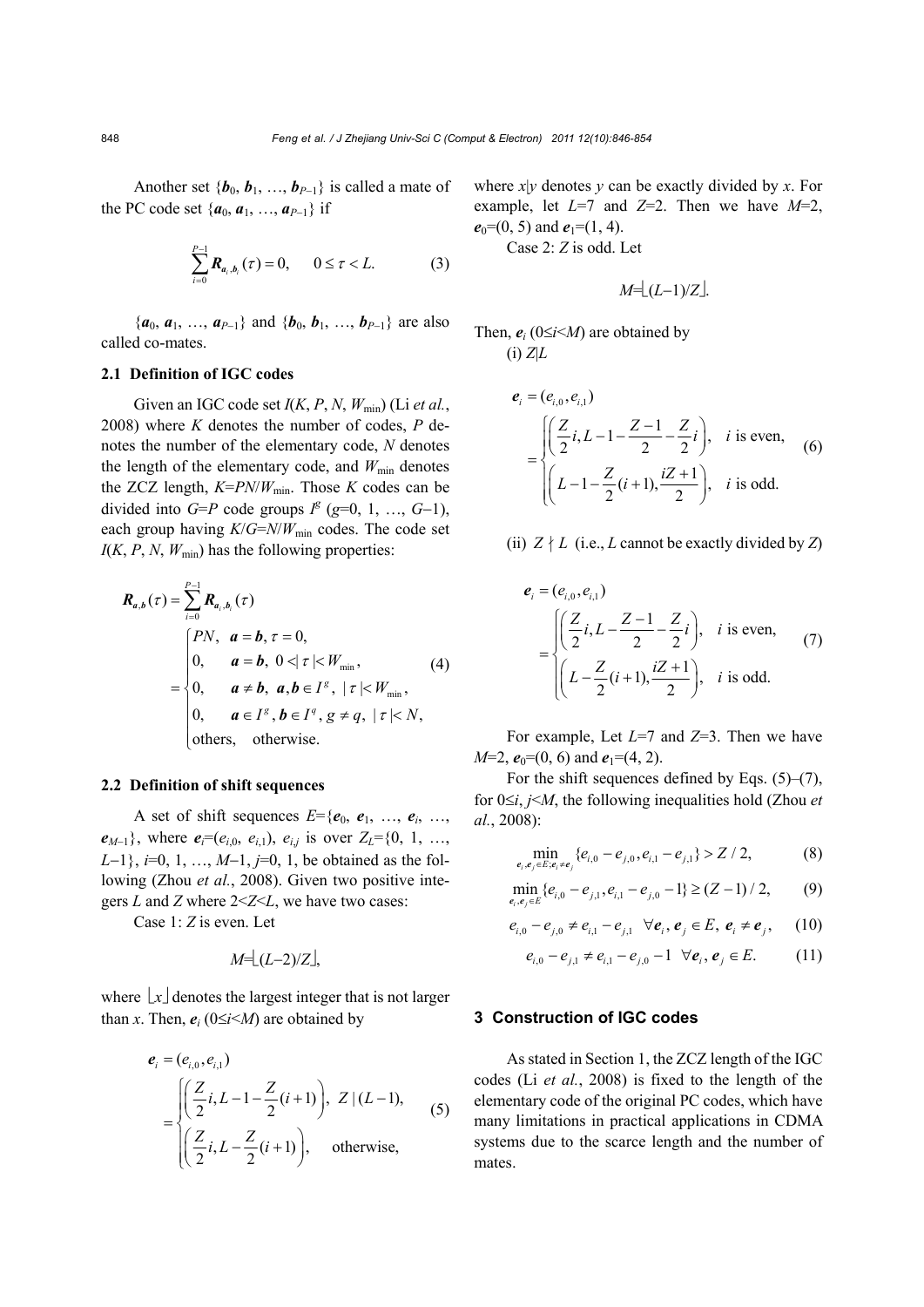In this study, we propose a new construction to generate IGC codes with flexible ZCZ length based on PC codes, shift sequences, the orthogonal matrix, and interleaving operations. The detailed steps are presented as the following.

Step 1: Select an original PC code set, each having *G* groups  $A = \{A^0, A^1, ..., A^{G-1}\}$ , where  $A^g = \{ a_0^g, a_1^g, ..., a_{p-1}^g \}$  and  $A^k = \{ a_0^k, a_1^k, ..., a_{p-1}^k \}$  (g,  $k=0, 1, \ldots, G-1$  and  $g \neq k$ ) are co-mates each with *P* elementary codes, and  $a_i^g = (a_i^g(0), a_i^g(1), ..., a_i^g(L-1))$  $(i=0, 1, ..., P-1)$  is one elementary code with length *L*. According to the requirement of the system, the ZCZ length of the newly generated IGC codes is preset to  $be \, Z \, (0 \leq Z \leq L).$ 

Step 2: According to *L* and *Z* assumed in Step 1, an appropriate shift sequence set *E* with set size *M*  $(E=\{e_0, e_1, \ldots, e_i, \ldots, e_{M-1}\}, e_i=(e_{i,0}, e_{i,1}), i=0, 1, \ldots,$ *M*1) can be generated according to Zhou *et al.* (2008), as described in Section 2.

Step 3: Obtain interleaved sequence set  $U^{\mathcal{g},1}$  from the elementary code  $A^g$  and the shift sequence *E* as follows:

$$
U^{g,1} = \{U_{i,j}^g : 0 \le i < M, 0 \le j < P\},\tag{12}
$$

$$
U_{i,j}^{g} = (S^{e_{i,0}}(a_j^{g}), S^{e_{i,1}}(a_j^{g}))
$$
  
=  $(a_j^{g}(0 + e_{i,0}), a_j^{g}(0 + e_{i,1}), a_j^{g}(1 + e_{i,0}), ..., (13))$   
 $a_j^{g}(L-1 + e_{i,0}), a_j^{g}(L-1 + e_{i,1})),$ 

where *S* denotes the left cyclic shift operator, i.e.,  $S^1(a_j^g) = (a_j^g(1), a_j^g(2), ..., a_j^g(L-1), a_j^g(0)),$  and  $a_j^g$  ( $k + e_{i,m}$ ) denotes the (( $k+e_{i,m}$ ) mod *L*)th element of *<i>g*<sup>*g*</sup></sup> for  $0 \le k \le L$ ,  $0 \le i \le M$ ,  $0 \le m \le 1$ .

Step 4: Extend  $U^{g,1}$  to obtain a larger set  $U^{g}$ =  $U^{g,1} \cup U^{g,2}$ , where the interleaved sequence set  $U^{g,2}$  is obtained from the elementary code  $A^g$  and the shift sequence *E* as the following:

$$
U^{g,2} = \{U^g_{i+M,j} : 0 \le i < M, 0 \le j < P\},\tag{14}
$$

$$
U_{i+M,j}^g = (S^{e_{i,0}}(a_j^g), -S^{e_{i,1}}(a_j^g))
$$
  
=  $(a_j^g(0+e_{i,0}), -a_j^g(0+e_{i,1}), a_j^g(1+e_{i,0}),..., (15))$   
 $a_j^g(L-1+e_{i,0}), -a_j^g(L-1+e_{i,1})).$ 

Based on the above steps, we obtain an IGC code set *U* which has *G* groups  $U^g$  ( $g=0, 1, ..., G-1$ ), each group having 2*M* codes  $U_i^g$  ( $i=0, 1, ..., 2M-1$ ) and each code having *P* elementary codes  $U_{i,j}^g$  (*j*=0, 1, ...,  $P-1$ ) with length  $N=2L$ .

# **4 Correlation properties of generated IGC codes**

**Theorem 1** The newly generated IGC code set *U* has the following correlation properties:

1. The ACF sidelobes of each IGC code are zeros in the ZCZ with length of *Z*.

2. The CCFs between any two different codes of the same group are zeros in the ZCZ with length of *Z*.

3. The CCFs between any two codes of the different groups are zeros everywhere; i.e., their CCFs have a ZCZ with length of *N*.

**Proof** According to the theory of periodic correlations, the ACFs and CCFs are symmetric about the zero shift. Only the correlation functions with positive time shifts need to be discussed.

1. Without loss of generality, we take the *i*th code of the *g*th group  $U_i^g$  (which is generated by  $A^g$  (*g*=0, 1, …,  $G-1$ ) and  $e_i$  ( $i=0, 1, ..., M-1$ )) as an example. The value of the periodic ACFs at the shift  $\tau=2\tau_1+\tau_2$  $(0 \le \tau_1 \le L, 0 \le \tau_2 \le 2)$  can be calculated using two cases.

Case 1: if  $\tau_2=0$ , we have (i)  $U_i^g \in U^{g,1}$ 

$$
R_{U_i^g, U_i^g}(\tau) = \sum_{j=0}^{P-1} R_{a_j^g, a_j^g}(\tau_1) + \sum_{j=0}^{P-1} R_{a_j^g, a_j^g}(\tau_1)
$$
  
= 
$$
\begin{cases} 2PL, & \tau_1 = 0, \\ 0, & \text{otherwise.} \end{cases}
$$

 $(iii) U_i^g \in U^{g,2}$ 

$$
R_{U_i^g, U_i^g}(\tau) = \sum_{j=0}^{P-1} R_{a_j^g, a_j^g}(\tau_1) + \sum_{j=0}^{P-1} R_{-a_j^g, -a_j^g}(\tau_1)
$$
  
= 
$$
\begin{cases} 2PL, & \tau_1 = 0, \\ 0, & \text{otherwise.} \end{cases}
$$

According to (i) and (ii), we have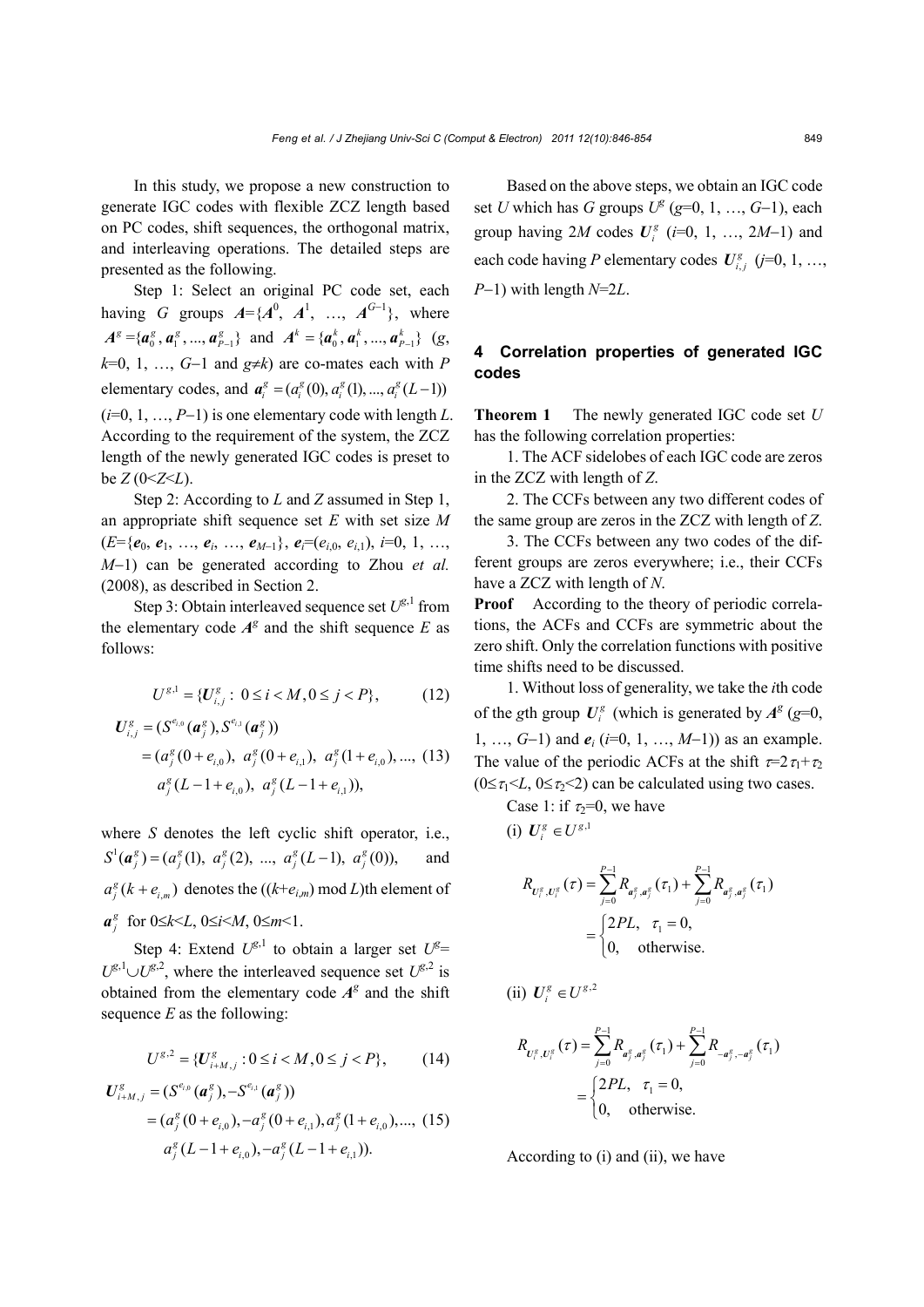$$
R_{U_i^g, U_i^g}(\tau) = \begin{cases} 2PL, & \tau_1 = 0, \\ 0, & \text{otherwise.} \end{cases}
$$
 (16)

Eq. (16) is obtained according to the ACFs properties of  $A^g$  (Chen *et al.*, 2006).

Case 2: if  $\tau_2=1$ , we have

(i)  $U_i^g \in U^{g,1}$ 

$$
R_{U_i^s, U_i^s}(\tau) = \sum_{j=0}^{P-1} R_{a_j^s, a_j^s}(\tau_1 - (e_{i,0} - e_{i,1}))
$$
  
+ 
$$
\sum_{j=0}^{P-1} R_{a_j^s, a_j^s}(\tau_1 - (e_{i,1} - e_{i,0} - 1))
$$
  
= 
$$
\begin{cases} 0, & 0 < |\tau_1| < (Z - 1) / 2, \\ \text{others}, & \text{otherwise.} \end{cases}
$$

 $(iii) U_i^g \in U^{g,2}$ 

$$
R_{U_i^g, U_i^g}(\tau) = \sum_{j=0}^{P-1} R_{a_j^g, -a_j^g}(\tau_1 - (e_{i,0} - e_{i,1}))
$$
  
+ 
$$
\sum_{j=0}^{P-1} R_{-a_j^g, a_j^g}(\tau_1 - (e_{i,1} - e_{i,0} - 1))
$$
  
= 
$$
\begin{cases} 0, & 0 < |\tau_1| < (Z - 1)/2, \\ \text{others}, & \text{otherwise.} \end{cases}
$$

According to (i) and (ii), we have

$$
R_{U_i^g, U_i^g}(\tau) = \begin{cases} 0, & 0 < |\tau_1| < (Z - 1)/2, \\ \text{others}, & \text{otherwise.} \end{cases}
$$
(17)

Eq. (17) is obtained according to the ACFs properties of  $A^g$  (Chen *et al.*, 2006) and the properties of the shift sequence  $e_i$  ( $i=0, 1, ..., M-1$ ) (Zhou *et al.*, 2008).

According to Eqs. (16) and (17), we have

$$
R_{U_i^g, U_i^g}(\tau) = \begin{cases} 2PL, & \tau = 0, \\ 0, & 0 < |\tau| < Z, \\ \text{others, otherwise.} \end{cases}
$$
 (18)

It is proved that the ACF of the generated IGC codes has a ZCZ with one-sided length of *Z*.

2. Without loss of generality, we take the *i*th and *k*th codes of the *g*th group ( $U_i^g$  and  $U_i^g$ ) as an example. Let  $d_0 = e_{i,0} - e_{k,0}$ ,  $d_1 = e_{i,1} - e_{k,1}$ ,  $d_2 = e_{i,0} - e_{k,1}$ , and  $d_3=e_{i,1}-e_{k,0}-1$ . The periodic CCFs at shift  $\tau=2\tau_1+\tau_2$  $(0 \leq \tau_1 \leq L, 0 \leq \tau_2 \leq 2)$  can be calculated using two cases.

Case 1: if  $\tau_2=0$ , we have (i)  $U_i^g$ ,  $U_i^g \in U^{g,1}$ 

$$
R_{U_{i}^{g}, U_{k}^{g}}(\tau) = \sum_{j=0}^{P-1} R_{a_{j}^{g}, a_{j}^{g}}(\tau_{1} - d_{0}) + \sum_{j=0}^{P-1} R_{a_{j}^{g}, a_{j}^{g}}(\tau_{1} - d_{1})
$$
  
= 
$$
\begin{cases} 0, & |\tau_{1}| < Z / 2, \\ \text{others, otherwise.} \end{cases} (t_{1} - d_{1})
$$

(ii) 
$$
U_i^g \in U^{g,1}, U_k^g \in U^{g,2}
$$

$$
R_{U_j^g, U_k^g}(\tau) = \sum_{j=0}^{P-1} R_{a_j^g, a_j^g}(\tau_1 - d_0) + \sum_{j=0}^{P-1} R_{a_j^g, -a_j^g}(\tau_1 - d_1)
$$
  
= 
$$
\begin{cases} 0, & |\tau_1| < Z / 2, \\ \text{others}, & \text{otherwise.} \end{cases} (7.1)
$$

(iii) 
$$
U_i^g \in U^{g,2}
$$
,  $U_k^g \in U^{g,1}$ 

$$
R_{U_i^g, U_k^g}(\tau) = \sum_{j=0}^{P-1} R_{a_j^g, a_j^g}(\tau_1 - d_0) + \sum_{j=1}^{P-1} R_{-a_j^g, a_j^g}(\tau_1 - d_1)
$$
  
= 
$$
\begin{cases} 0, & |\tau_1| < Z / 2, \\ \text{others}, & \text{otherwise.} \end{cases}
$$

$$
(iv) U_i^g, U_k^g \in U^{g,2}
$$

$$
R_{U_i^g, U_k^g}(\tau) = \sum_{j=0}^{P-1} R_{a_j^g, a_j^g}(\tau_1 - d_0) + \sum_{j=0}^{P-1} R_{-a_j^g, -a_j^g}(\tau_1 - d_1)
$$
  
= 
$$
\begin{cases} 0, & |\tau_1| < Z / 2, \\ \text{others}, & \text{otherwise.} \end{cases}
$$

According to (i), (ii), (iii), and (iv), we have

$$
R_{U_i^g, U_k^g}(\tau) = \begin{cases} 0, & |\tau_1| < Z / 2, \\ \text{others, otherwise.} \end{cases}
$$
 (19)

Case 2: if  $\tau_2=1$ , we have (i)  $U_i^g$ ,  $U_i^g \in U^{g,1}$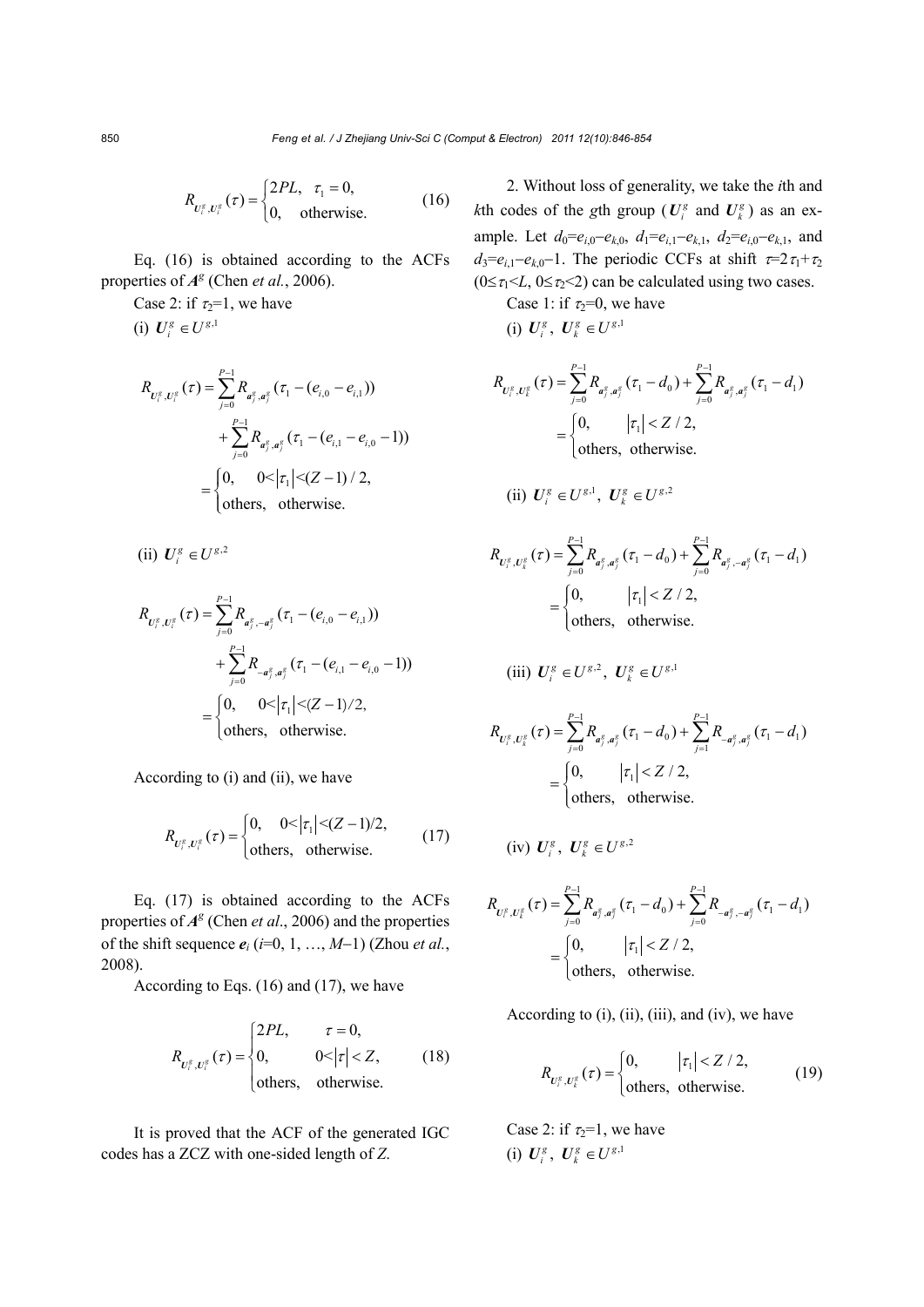$$
R_{U_{i}^{g}, U_{k}^{g}}(\tau) = \sum_{j=0}^{P-1} R_{a_{j}^{g}, a_{j}^{g}}(\tau_{1} - d_{2}) + \sum_{j=0}^{P-1} R_{a_{j}^{g}, a_{j}^{g}}(\tau_{1} - d_{3})
$$
  
= 
$$
\begin{cases} 0, & |\tau_{1}| < (Z-1)/2, \\ \text{others}, & \text{otherwise.} \end{cases}
$$

(ii) 
$$
U_i^g \in U^{g,1}
$$
,  $U_k^g \in U^{g,2}$ 

$$
R_{U_i^g, U_k^g}(\tau) = \sum_{j=0}^{P-1} R_{a_j^g, -a_j^g}(\tau_1 - d_2) + \sum_{j=0}^{P-1} R_{a_j^g, a_j^g}(\tau_1 - d_3)
$$
  
= 
$$
\begin{cases} 0, & |\tau_1| < (Z-1)/2, \\ \text{others}, & \text{otherwise.} \end{cases}
$$

(iii) 
$$
U_i^g \in U^{g,2}
$$
,  $U_k^g \in U^{g,1}$ 

$$
R_{U_i^g, U_k^g}(\tau) = \sum_{j=0}^{P-1} R_{a_j^g, a_j^g}(\tau_1 - d_2) + \sum_{j=0}^{P-1} R_{-a_j^g, a_j^g}(\tau_1 - d_3)
$$
  
= 
$$
\begin{cases} 0, & |\tau_1| < (Z-1)/2, \\ \text{others}, & \text{otherwise.} \end{cases}
$$

$$
(iv) U_i^g, U_k^g \in U^{g,2}
$$

$$
R_{U_{i}^{g}, U_{k}^{g}}(\tau) = \sum_{j=0}^{P-1} R_{a_{j}^{g}, -a_{j}^{g}}(\tau_{1} - d_{2}) + \sum_{j=0}^{P-1} R_{-a_{j}^{g}, a_{j}^{g}}(\tau_{1} - d_{3})
$$
  
= 
$$
\begin{cases} 0, & |\tau_{1}| < (Z-1)/2, \\ \text{others}, & \text{otherwise.} \end{cases}
$$

According to  $(i)$ ,  $(ii)$ ,  $(iii)$ , and  $(iv)$ , we have

$$
R_{U_{i}^{g}, U_{k}^{g}}(\tau) = \begin{cases} 0, & |\tau_{1}| < (Z - 1) / 2, \\ \text{others}, & \text{otherwise.} \end{cases}
$$
 (20)

Eqs. (19) and (20) are obtained according to the ideal ACF property of  $A^g$  ( $g=0, 1, ..., G-1$ ) and the properties of  $e_i$  and  $e_k$  (*i*,  $k=0, 1, ..., M-1$ ;  $i \neq k$ ). According to Eqs. (19) and (20), we have

$$
R_{U_i^g, U_k^g}(\tau) = \begin{cases} 0, & |\tau| < Z, \\ \text{others, otherwise.} \end{cases}
$$
 (21)

3. Without loss of generality, we take the *i*th code of the *g*th group and the *k*th code of the *q*th group ( $U_i^g$ )

and  $U_k^q$ ) as an example. Let  $d_0 = e_{i,0} - e_{k,0}, d_1 = e_{i,1} - e_{k,1}$ ,  $d_2 = e_{i,0} - e_{k,1}$ , and  $d_3 = e_{i,1} - e_{k,0} - 1$ . The periodic CCFs at shift  $\tau=2\tau_1+\tau_2$  ( $0\leq \tau_1 \leq L$ ,  $0\leq \tau_2 \leq 2$ ) can be calculated using two cases.

Case 1: if  $\tau_2=0$ , we have (i)  $U_i^g \in U^{g,1}, U_k^q \in U^{q,1}$ 

$$
R_{U_{i}^{g},U_{k}^{g}}(\tau) = \sum_{j=0}^{P-1} R_{a_{j}^{g},a_{j}^{g}}(\tau_{1} - d_{0}) + \sum_{j=0}^{P-1} R_{a_{j}^{g},a_{j}^{g}}(\tau_{1} - d_{1}) = 0.
$$
  
\n(ii)  $U_{i}^{g} \in U^{g,1}, U_{k}^{g} \in U^{g,2}$   
\n
$$
R_{U_{i}^{g},U_{k}^{g}}(\tau) = \sum_{j=0}^{P-1} R_{a_{j}^{g},a_{j}^{g}}(\tau_{1} - d_{0}) + \sum_{j=0}^{P-1} R_{a_{j}^{g},-a_{j}^{g}}(\tau_{1} - d_{1}) = 0.
$$

(iii) 
$$
U_i^g \in U^{g,2}
$$
,  $U_k^q \in U^{q,1}$ 

$$
R_{U_i^g, U_k^q}(\tau) = \sum_{j=0}^{P-1} R_{a_j^g, a_j^q}(\tau_1 - d_0) + \sum_{j=0}^{P-1} R_{-a_j^g, a_j^q}(\tau_1 - d_1) = 0.
$$
  
(iv)  $U_i^g \in U^{g,2}$ ,  $U_k^q \in U^{g,2}$ 

$$
R_{U_i^g, U_k^q}(\tau) = \sum_{j=0}^{P-1} R_{a_j^g, a_j^q}(\tau_1 - d_0) + \sum_{j=0}^{P-1} R_{-a_j^g, -a_j^q}(\tau_1 - d_1) = 0.
$$

According to (i), (ii), (iii), and (iv), we have

$$
R_{U_i^g, U_k^g}(\tau) = 0.
$$
 (22)

Case 2: if  $\tau_2=1$ , we have (i)  $U_i^g \in U^{g,1}, U_k^q \in U^{q,1}$ 

$$
R_{U_i^g, U_i^q}(\tau) = \sum_{j=1}^{P-1} R_{a_j^g, a_j^q}(\tau_1 - d_2) + \sum_{j=1}^{P-1} R_{a_j^g, a_j^q}(\tau_1 - d_3) = 0.
$$
  
(ii)  $U_i^g \in U^{g,1}, \ U_k^q \in U^{g,2}$ 

$$
R_{U_i^g, U_k^g}(\tau) = \sum_{j=1}^{P-1} R_{a_j^g, -a_j^g}(\tau_1 - d_2) + \sum_{j=1}^{P-1} R_{a_j^g, a_j^g}(\tau_1 - d_3) = 0.
$$
  
(iii)  $U_i^g \in U^{g, 2}$ ,  $U_k^g \in U^{g, 1}$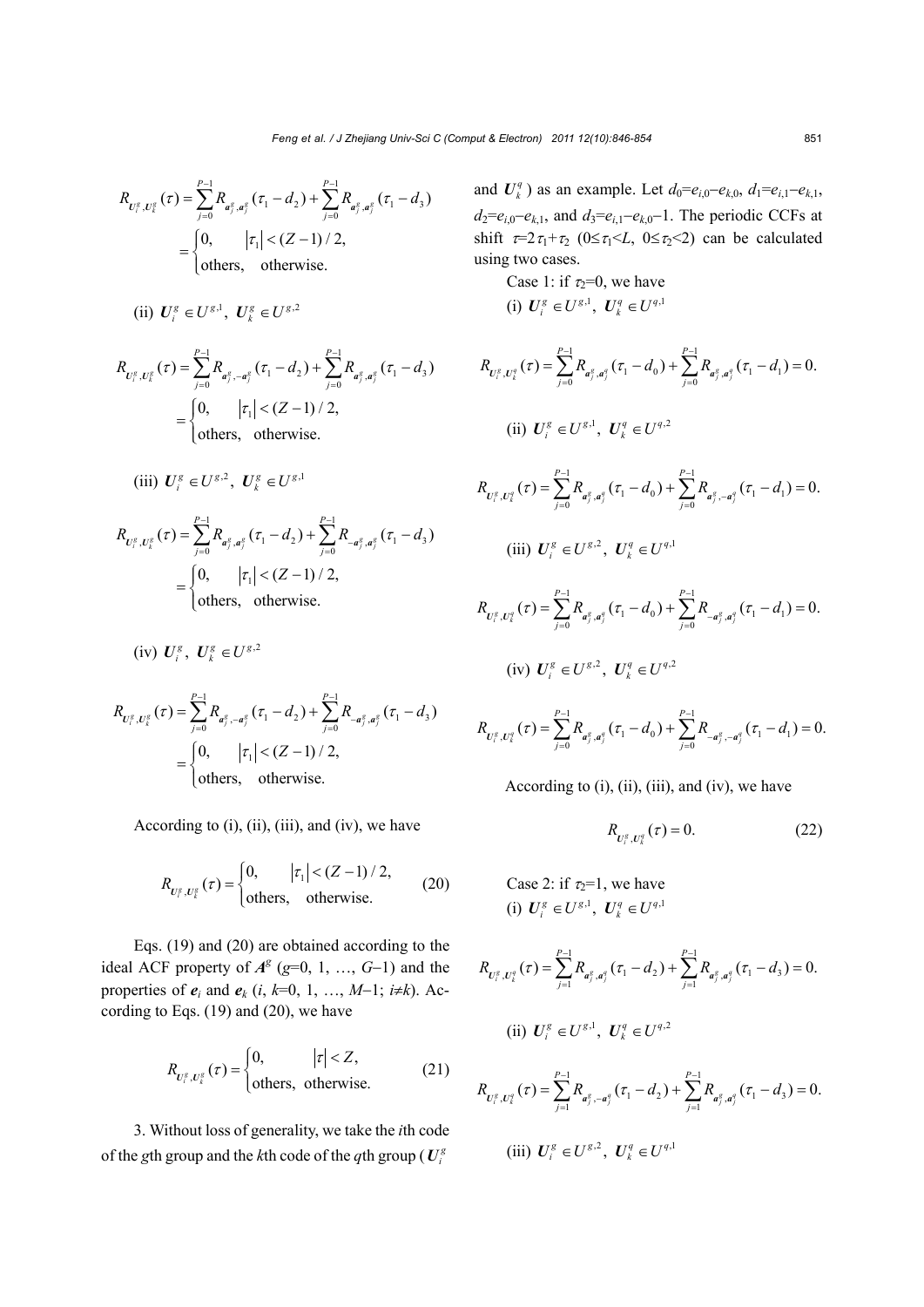$$
R_{U_i^g, U_k^q}(\tau) = \sum_{j=1}^{P-1} R_{a_j^g, a_j^q}(\tau_1 - d_2) + \sum_{j=1}^{P-1} R_{-a_j^g, a_j^q}(\tau_1 - d_3) = 0.
$$
  
(iv)  $U_i^g \in U^{g,2}$ ,  $U_k^q \in U^{g,2}$ 

$$
R_{U_j^g, U_k^q}(\tau) = \sum_{j=1}^{p-1} R_{a_j^g, -a_j^q}(\tau_1 - d_2) + \sum_{j=1}^{p-1} R_{-a_j^g, a_j^q}(\tau_1 - d_3) = 0.
$$

According to  $(i)$ ,  $(ii)$ ,  $(iii)$ , and  $(iv)$ , we have

$$
R_{U_i^g, U_k^g}(\tau) = 0.
$$
 (23)

Eqs. (22) and (23) are derived from the ideal CCF property of  $A^g$  and  $A^q$  (*g*, *q*=0, 1, …, *G*-1; *g*≠*q*), and the properties of  $e_i$  and  $e_k$  (*i*,  $k=0, 1, ..., M-1$ ). According to Eqs. (22) and (23), we have

$$
R_{U_i^s, U_i^q}(\tau) = 0, \quad 0 \le |\tau| < N. \tag{24}
$$

Based on Eqs. (18), (21), and (24), Theorem 1 is proved.

## **5 Discussion on the size of IGC codes**

Given an original PC code set with *G* codes who are co-mates, each code having *P* elementary codes with length *L* and a shift sequence set with *M* sequences according to the predefined parameter *Z*, the newly generated IGC codes have 2*MG* codes; these codes can be divided into *G* groups, with each group having 2*M* codes and each code having *P* elementary codes with length *N*=2*L*. The new IGC codes have the properties described in Theorem 1, which are actually a special case of Z-complementary codes (Fan *et al.*, 2007). A lower bound on Z-complementary codes was established (Fan *et al.*, 2007) about the number of mates which is no larger than  $P[N/Z]$ , where P and N denote the number and the length of elementary codes respectively, and *Z* denotes the ZCZ length of the Z-complementary code set.

Let  $q$  and  $r$  denote two nonnegative integers such that  $L=qZ+r$  where  $0 \le r \le Z$ . The length of generated IGC codes is *N*=2*L*=2*qZ*+2*r*. Then the theoretical maximum number is

$$
M_{\rm t} = P\lfloor N/Z \rfloor = P\lfloor (2qZ + 2r)/Z \rfloor = 2qP + P\lfloor 2r/Z \rfloor. \tag{25}
$$

The actual number of the generated IGC codes is denoted by  $M_a = 2MG = 2MP$  as the maximum number of mates of the original PC equals the number of elementary codes, i.e., *G*=*P*. According the construction process and the condition 2<*Z*<*L* of shift sequences, we have two cases to discuss.

Case 1: *Z* is even. Note that

$$
M = \left[ \frac{L-2}{Z} \right] = \left[ \frac{qZ + r - 2}{Z} \right] = \begin{cases} q, & 2 \le r < Z, \\ q - 1, & r = 0, 1, \end{cases}
$$
  
\n
$$
M_a = 2MP = \begin{cases} 2Pq, & 2 \le r < Z, \\ 2P(q - 1), & r = 0, 1, \end{cases}
$$
  
\n
$$
M_t - M_a = \begin{cases} 0, & 1 < r < Z/2, \\ P, & Z/2 \le r < Z, \\ 2P, & r = 0, 1. \end{cases}
$$

Case 2: *Z* is odd. Note that

$$
M = \left\lfloor \frac{L-1}{Z} \right\rfloor = \left\lfloor \frac{qZ+r-1}{Z} \right\rfloor = \begin{cases} q, & 1 \le r < Z, \\ q-1, & r = 0, \end{cases}
$$
  

$$
M_a = 2MP = \begin{cases} 2Pq, & 1 \le r < Z, \\ 2P(q-1), & r = 0, \end{cases}
$$
  

$$
M_t - M_a = \begin{cases} 0, & 0 < r < Z/2, \\ P, & Z/2 \le r < Z, \\ 2P, & r = 0. \end{cases}
$$

It is obvious that the number of the generated IGC codes can reach or almost reach the theoretical bound.

## **6 Example**

In this section, an example of the newly generated IGC code set is described according to the following four steps.

Step 1: Set *Z*=3 and select an original PC code set *A* that has *G*=4 groups each with *P*=4 elementary codes and length *L*=4 as follows:

0 1 2 3 ;;; ;;; . ;;; ;;; *A <sup>A</sup> <sup>A</sup> A A*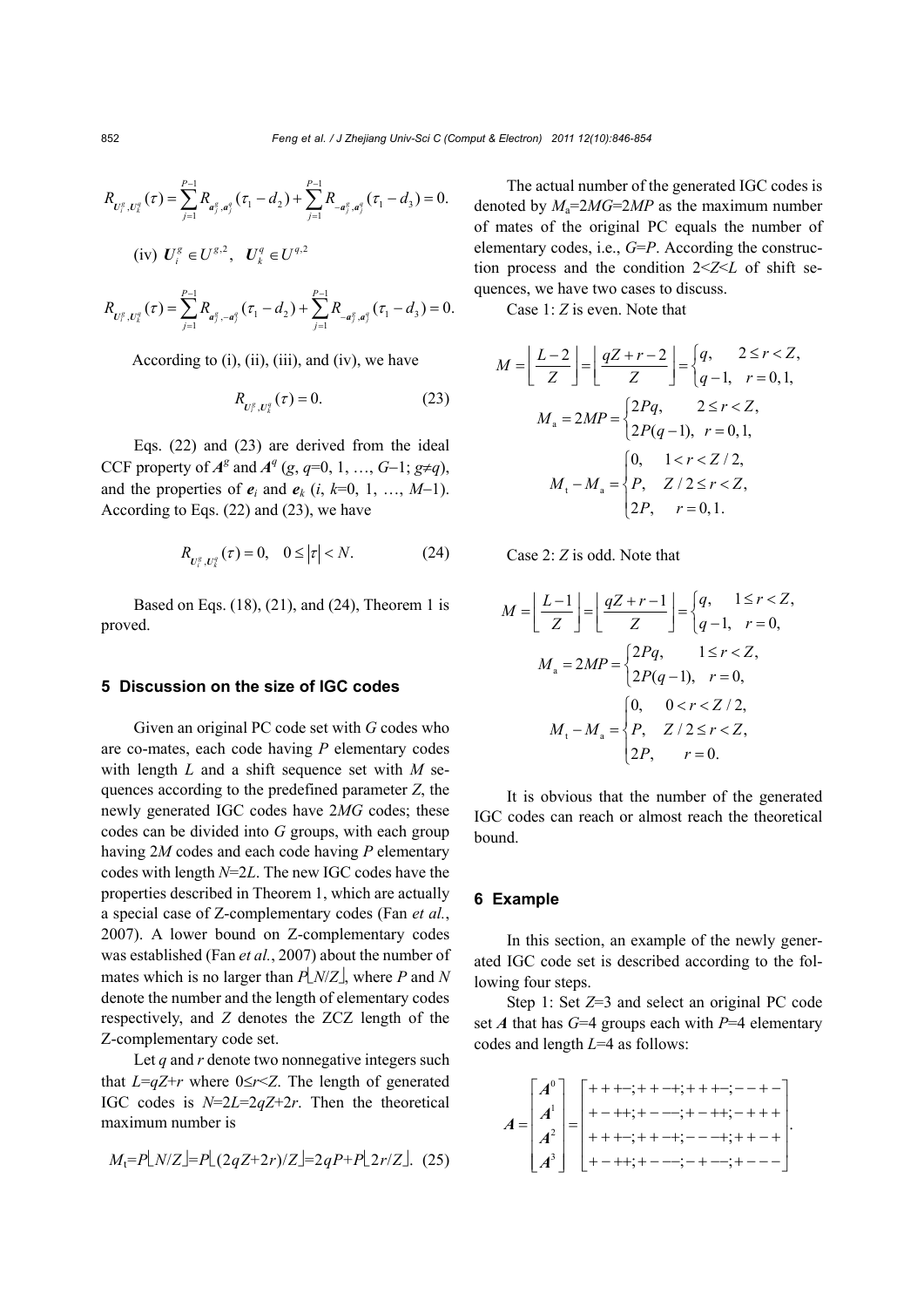Step 2: According to *Z*=3 and *L*=4, we have  $M = (L-1)/Z = 1$ , and the shift sequence set *E* is generated by Eq. (7):

$$
E = \{e_0 = [0, 2]\}.
$$

Step 3:  $U^{\mathcal{g},1}$  is obtained from the elementary code  $A^g$  and the shift sequences *E* where  $U_i^g$  is generated based on  $A^g$  and  $e_i$  as follows:

$$
U^{\mathcal{B},1} = \{ U_0^0, U_0^1, U_0^2, U_0^3 \},
$$
  
\n
$$
U_0^0 = \{ +++-++-; +-++-; ++-++-; ++-+-- \},
$$
  
\n
$$
U_0^1 = \{ ++-++++-; +---+-, ++-+++; -++-+++ \},
$$
  
\n
$$
U_0^2 = \{ ++-++-+; +-++-++; ---+--+-; ++-++-++ \},
$$
  
\n
$$
U_0^3 = \{ ++-++++-; +---+-, -+---+; ++-+-+-- \}.
$$

Step 4:  $U^{g,2}$  is obtained from the elementary code  $A^g$  and the shift sequence set *E* where  $U_i^g$  is generated based on  $A^g$  and  $e_i$  as follows:

| $U_1^0$ = {+-+++----;+++----+-;+-+++----;----+++-+},                                              |
|---------------------------------------------------------------------------------------------------|
| $U_1^1 = \{+--+++;++-+--+;+---+-++;---+-+++-\},$                                                  |
| $U_1^2 = \{$ +++++----;+++----+-;-+----+++;+++----+-},                                            |
| $U_1^3 = \{+ \cdots + + + \; + + \cdots + \; + \; + \cdots + \; + \cdots + \; + \; + \cdots + \}$ |

Now we obtain an IGC code set *U* who has *G*=4 groups  $U^g$  (g=0, 1, 2, 3),  $U^g = U^{g,1} \cup U^{g,2}$ , with each group having  $2M=2$  codes  $U_i^g$  ( $i=0, 1, 2, 3$ ), and each code having  $P=4$  elementary codes  $U_{i,j}^g$  ( $j=0, 1, 2, 3$ ) with length *N*=2*L*=8.

Without loss of generality, we take  $U_0^0$  to calculate the autocorrelation values. We have

$$
R_{U_0^0, U_0^0} = [32, 0, 0, 16, 0, 16, 0, 0].
$$

Without loss of generality, we take  $U_0^0$  and  $U_1^0$ from the same group  $U^0$  to calculate the crosscorrelation values. We have

$$
R_{U_0^0, U_1^0} = [0, 0, 0, 16, 0, -16, 0, 0].
$$

Without loss of generality, we take  $U_0^0$  and  $U_1^2$ from different groups  $U^0$  and  $U^2$  to calculate the cross-correlation values. We have

$$
R_{U_0^0, U_1^2} = [0, 0, 0, 0, 0, 0, 0, 0].
$$

As for the set size,  $M_f=M_a=8$ .

# **7 Conclusions**

In this paper, a general construction of intergroup complementary (IGC) codes is proposed based on perfect complementary codes, interleaving operation, and the orthogonal matrix. The generated IGC codes have the following correlation properties: (1) the autocorrelation sidelobe values of the codes are zeros in the zero correlation zone (ZCZ); (2) the cross-correlation values between different codes in the same group are zeros in the ZCZ; (3) the cross-correlation values between codes of different groups are zeros during the whole period. Moreover, the ZCZ length of the newly generated IGC codes is flexible, which can extend their applications due to the tradeoff between the ZCZ length and the number of codes. The analysis of the size of newly generated IGC codes shows that it can reach or almost reach the theoretical bound, which means the number can be or almost be the maximum value.

#### **References**

- Chen, H.H., Chiu, H.W., 2004. Generation of Perfect Orthogonal Complementary Codes for Their Applications in Interference-Free CDMA Systems. Proceedings of the 15th IEEE Int. Symp. on Personal, Indoor and Mobile Radio Communications, **1**:734-738.
- Chen, H.H., Yeh, J.F., Suehiro, N., 2001. A multicarrier CDMA architecture based on orthogonal complementary codes for new generations of wideband wireless communications. *IEEE Commun. Mag.*, **39**(10):126-135. [doi:10. 1109/35.956124]
- Chen, H.H., Yeh, Y.C., Zhang, X., Huang, A., Yang, Y., Li, J., Xiao, Y., Sharif, H.R., Vinck, A.J.H., 2006a. Generalized pairwise complementary codes with set-wise uniform interference-free windows. *IEEE J. Sel. Areas Commun.*, **24**(1):65-74. [doi:10.1109/JSAC.2005.858878]
- Chen, H.H., Chiu, H.W., Guizani, M., 2006b. Orthogonal complementary codes for interference-free CDMA technologies. *IEEE Wirel. Commun.*, **13**(1):68-79. [doi:10. 1109/MWC.2006.1593527]